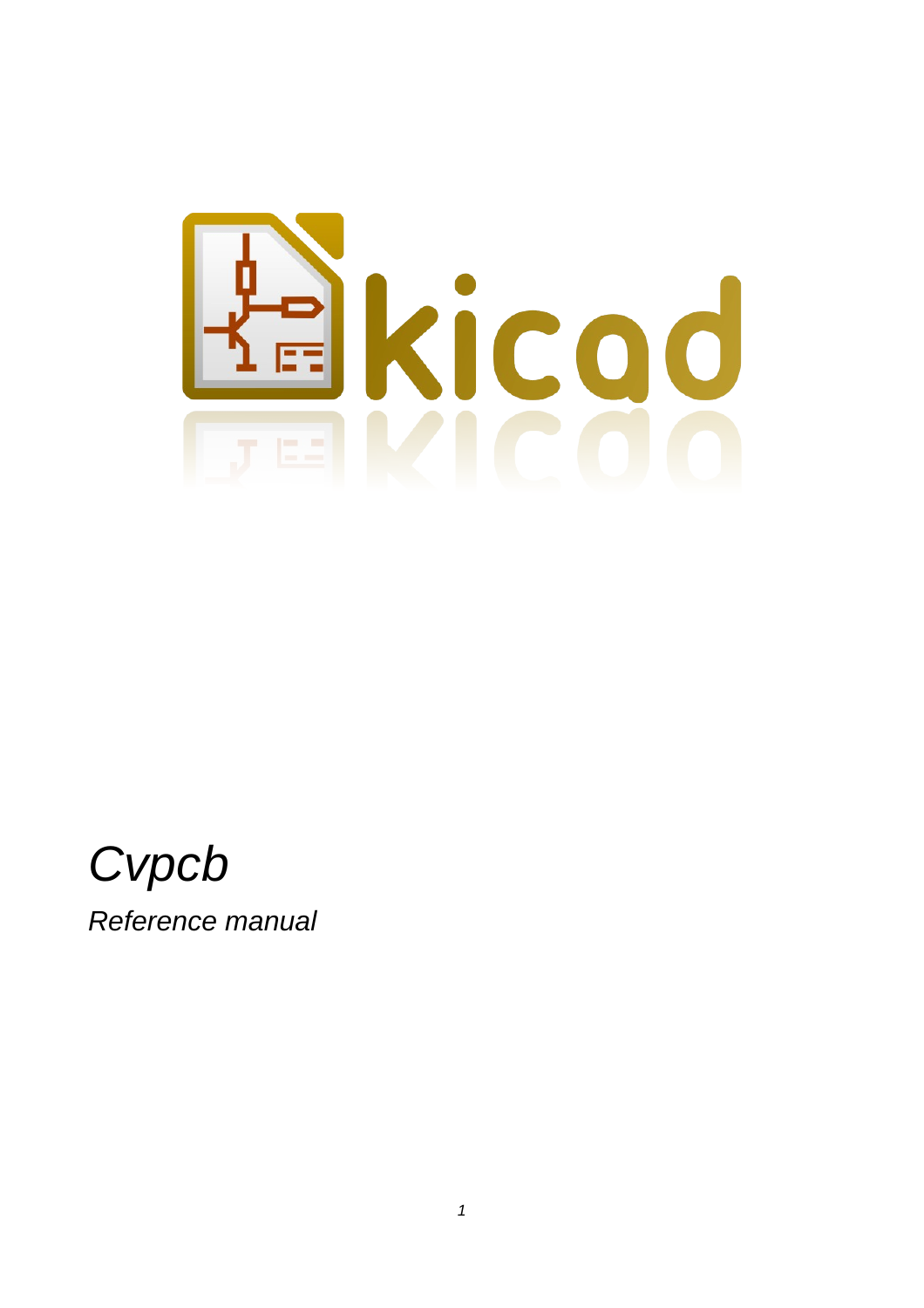## **Copyright**

This document is Copyright © 2010–2011 by its contributors as listed below. You may distribute it and/or modify it under the terms of either the GNU General Public License (*<http://www.gnu.org/licenses/gpl.html>*), version 3 or later, or the Creative Commons Attribution License (*<http://creativecommons.org/licenses/by/3.0/>*), version 3.0 or later.

All trademarks within this guide belong to their legitimate owners.

## **Contributors**

Jean-Pierre Charras, Fabrizio Tappero.

## **Feedback**

Please direct any comments or suggestions about this document to the kicad mailing list: *https://launchpad.net/~kicad-developers*

## **Acknowledgments**

None

### **Publication date and software version**

Published on October 3, 2011. Based on LibreOffice 3.3.2.

#### **Note for Mac users**

The kicad support for the Apple OS X operating system is experimental.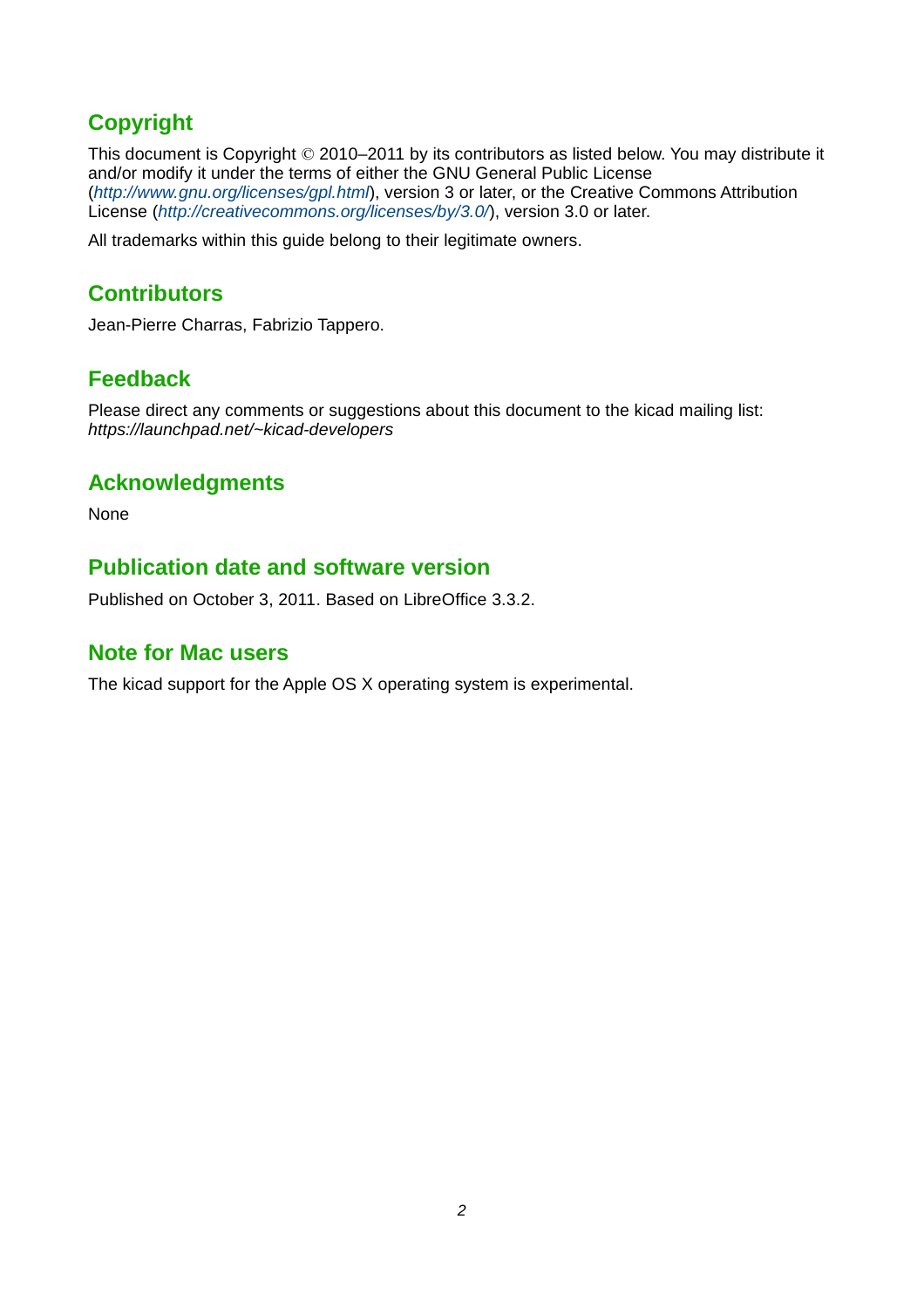# **Table of Contents**

#### <span id="page-2-0"></span>**Introduction to Cvpcb**  $1 -$

Cvpcb is a software tool that allows you to associate components in your schematic drawing to footprint components in the printed circuit board. This association is done and added to the netlist file.

Generally speaking, the netlist file does not specify which footprint (i.e. the physical appearance of the component) the printed circuit software (Pcbnew) will have to display to create the general drawing of the card.

Components can be assigned to their corresponding footprints manually. You can create equivalence files, which are look-up tables associating each component with its footprint. When equivalence files are available, automatic assignment is possible.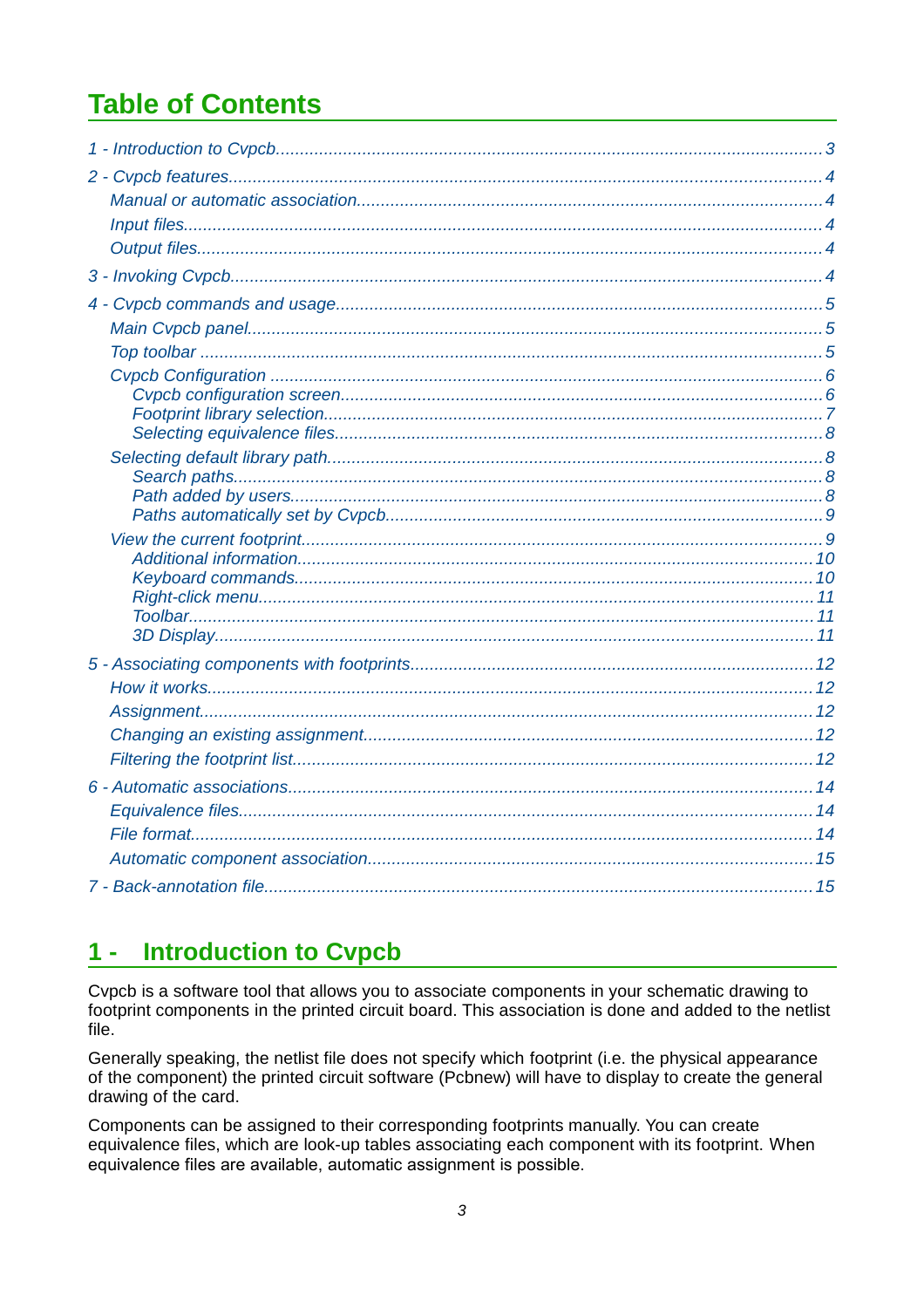The list of the footprints available for the PCB software is contained in one or more footprint libraries*.*

This interactive approach is much simpler than directly placing the assignments on the schematic, because as well as allowing automatic assignment, Cvpcb, allows you to see the list of the footprints available, and to display them on the screen.

## <span id="page-3-4"></span>**2 - Cvpcb features**

#### <span id="page-3-3"></span>**Manual or automatic association**

Cvpcb allows for interactive assignment (manual) as well as automatic assignment via equivalence files. It is also possible to generate (if necessary) back-annotation files useful for the back assignment to the schematic.

#### <span id="page-3-2"></span>**Input files**

- The netlist file \*.net created by Eeschema (with or without footprint references).
- The auxiliary component assignment file \*.cmp previously created by Cvpcb if one exists.

## <span id="page-3-1"></span>**Output files**

Two files are generated for Pcbnew:

- The enhanced netlist file (with footprint references).
- An auxiliary component assignment file (CMP).

## <span id="page-3-0"></span>**3 - Invoking Cvpcb**

Cvpcb can be invoked from the Kicad application pane, from the command line or directly from Eeschema. Whichever way it is chosen, Cvpcb needs a netlist file .net.

Normally a netlist file is generated starting from your schematic using Eeschema. Cvpcb will manually or automatically process it so that each component in your schematic will be associated to a PCB footprint.

From the terminal, Cvpcb can be started with the in-line command:

cvpcb <filename>

where <filename> is the name of the netlist, with or without extension .net. The standard extension of the generated netlist file is .net, and will replace the old .net.

The standard extension of the file assigning components to the corresponding footprints (also generated by Cvpcb) is .cmp.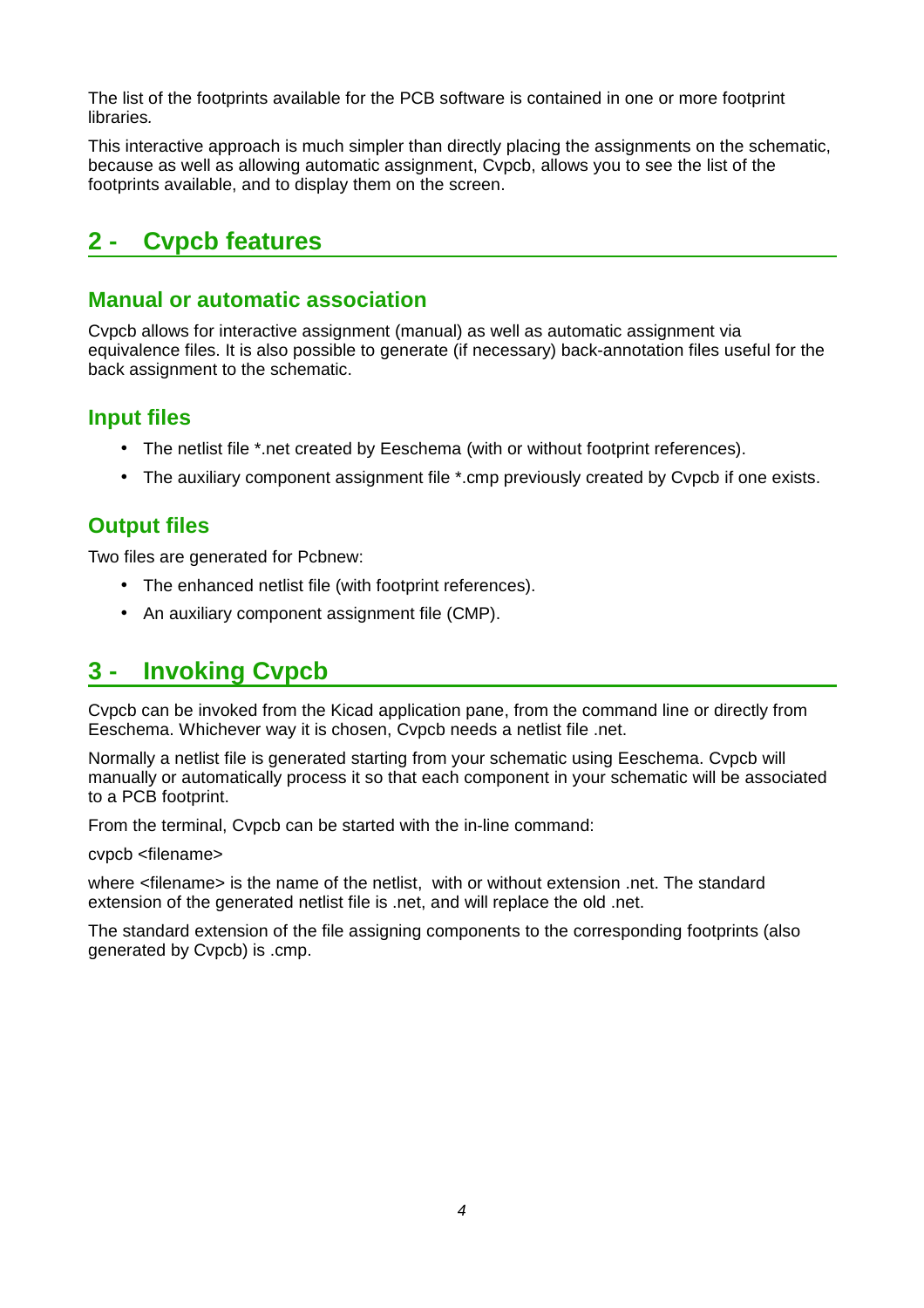## <span id="page-4-2"></span>**4 - Cvpcb commands and usage**

## <span id="page-4-1"></span>**Main Cvpcb panel**

|      |                          |                          | CvPcb (2011-09-23 BZR 3145)-testing F: Voicad share \demos \interf_u \interf_u.net |  |
|------|--------------------------|--------------------------|------------------------------------------------------------------------------------|--|
| File | Preferences Help         |                          |                                                                                    |  |
|      |                          | ※ ◆ → B 1 ☆              |                                                                                    |  |
| ı    | $BUS1 -$                 | BUSPC : BUS_PC           | 1 lpin                                                                             |  |
| 2    | $C1 -$                   | 47uF : CP6               | 2 lpin                                                                             |  |
| 3    | $C2 -$                   | $47pF$ : $C1$            | 3 2PIN 6mm                                                                         |  |
| 4    | $C3 -$                   | $47pF$ : $C1$            | 4 3M-N7E50                                                                         |  |
| 5    | $C4 -$                   | 47uF : CP6               | 5 SPIN 6mm                                                                         |  |
| 6    | $CS -$                   | 47uF : CP6               | 6 SDIPCMS                                                                          |  |
| 7    | $C6 -$                   | 47uF : CP6               | 7 20TEX-ELL300                                                                     |  |
| 8    | $DI -$                   | LED : LEDV               | 8 20TEX300                                                                         |  |
| 9    | $D2 -$                   | LED : LEDV               | 9 24tex300                                                                         |  |
| 10   | $GL -$                   | L0G0 : L0G0              | 10 24TEXT-E11300                                                                   |  |
| 11   | $JPI -$                  | CONN_8X2 : pin_array_8x2 | 11 28TEX-E11600                                                                    |  |
| 12   | $PI -$                   | DB25FEMELLE : DB25FC     | 12 28tex600                                                                        |  |
| 13   | $R1 -$                   | 100K : R3                | 13 40tex-E11600                                                                    |  |
| 14   | $R2 -$                   | 1K : R3                  | 14 40tex600                                                                        |  |
| 15   | $R3 -$                   | 10K : R3                 | 15 80188                                                                           |  |
| 16   | $R4 -$                   | 330 : R3                 | 16 ADSP2100                                                                        |  |
| 17   | $RS -$                   | 330 : R3                 | 17 AFF 2x7SEG-DIGIT 10mm                                                           |  |
| 18   | $RR1 -$                  | 9x1K : r pack9           | 18 AK300-2                                                                         |  |
| 19   | $UI -$                   | 74LS245 : DIP-20 300     | 19 BGA48                                                                           |  |
| 20   | $U2 -$                   | 74LS688 : DIP-20 300     | 20 BGA64-0.8mm                                                                     |  |
| 21   | $U3 -$                   | 74LS541 : DIP-20 300     | 21 BGA90-0.8                                                                       |  |
| 22   | $US -$                   | 628128 : DIP-32 600      | 22 BGA121 1mm                                                                      |  |
| 23   | $US -$                   | EP600 : DIP-24 300       | 23 BGA144 1mm                                                                      |  |
| 24   | $U9 -$                   | 4003APG120 : PGA120      | 24 BGA256                                                                          |  |
| 25   | $X1 -$                   | 8MHz : HC-18UH           | 25 BGA352                                                                          |  |
|      |                          |                          | 26 BGA400 1mm                                                                      |  |
|      |                          |                          | 27 DOMAOA 1mm<br><b>TITLE</b>                                                      |  |
|      | Components: 25 (free: 0) |                          | Footprints (All): 456                                                              |  |

The components window on the left, displays the list of components appearing in the Netlist that has bean loaded.

The footprints window on the right, displays the list of footprints contained in the libraries that have been loaded.

The components window will be empty if no file is loaded and the footprint window can be also empty if no footprint libraries are found.

## <span id="page-4-0"></span>**Top toolbar**



The top toolbar allows for the execution of the following commands:



Select the netlist file to be processed.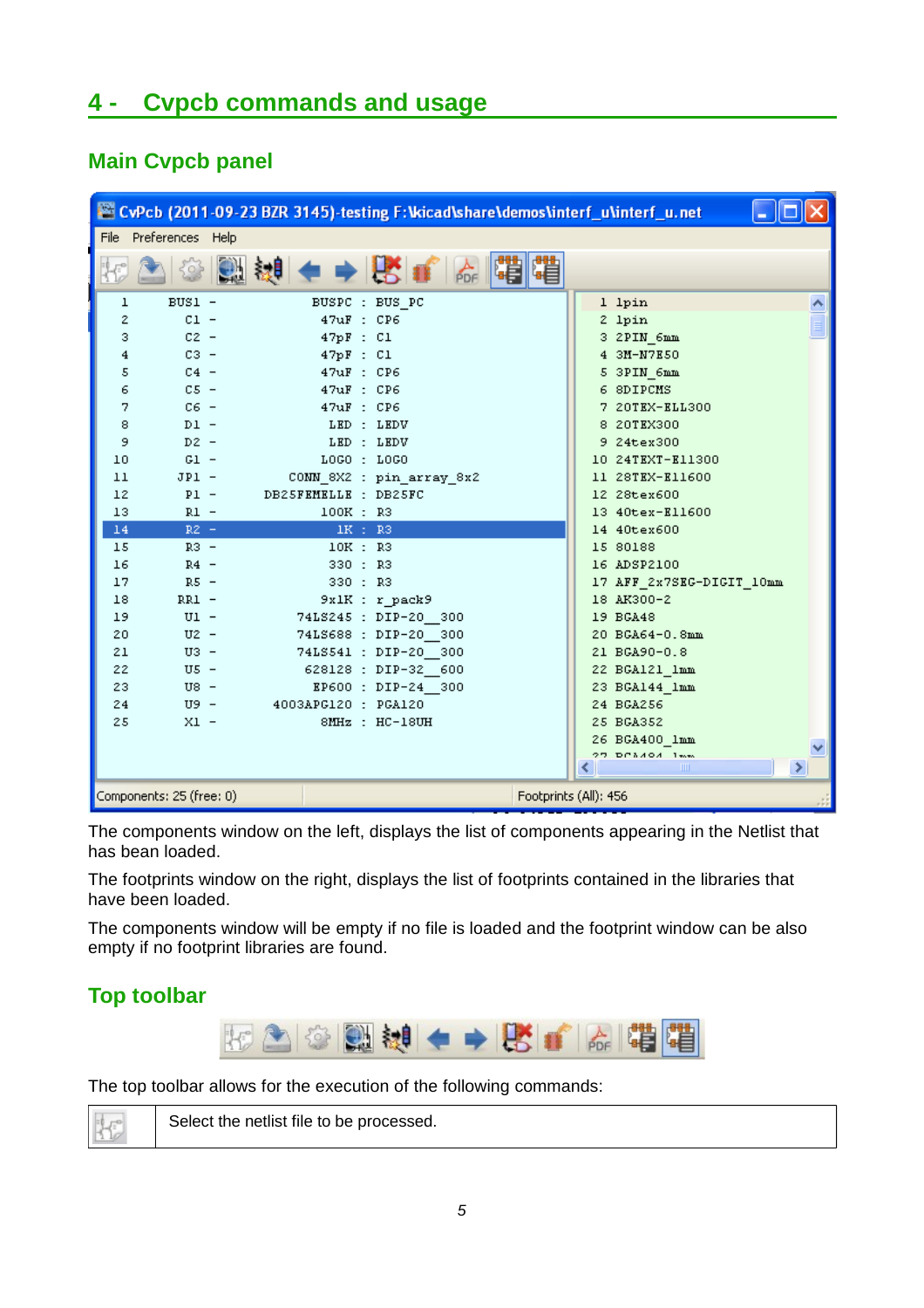|   | Save the assignment file .cmp and the updated Netlist file .net                                                                                                                                                                        |
|---|----------------------------------------------------------------------------------------------------------------------------------------------------------------------------------------------------------------------------------------|
| Ò | Invoke the Cvpcb configuration menu.                                                                                                                                                                                                   |
|   | Display the footprint of the component selected in the footprint window.                                                                                                                                                               |
|   | Automatically associate components/footprints starting from the equivalence files.<br>Using this order implies that these files are available.                                                                                         |
| ŧ | Automatically run through the components towards the beginning of the list until the first<br>component not yet assigned a footprint.                                                                                                  |
| ◆ | Automatically run through the components towards the end of the list until the first<br>component not yet assigned a footprint.                                                                                                        |
|   | Delete all assignments.                                                                                                                                                                                                                |
|   | Generate footprint assignment back-annotation file.                                                                                                                                                                                    |
|   | Open the footprint documentation pdf file using the default pdf viewer.                                                                                                                                                                |
|   | Enable or disable the footprint filtering to display the list of available footprints. When the<br>footprint filtering is enabled, the list of footprints shows only the "permitted" footprints for<br>the current selected component. |

## <span id="page-5-1"></span>**Cvpcb Configuration**

## <span id="page-5-0"></span>*Cvpcb configuration screen*

Invoking the configuration menu it will display the following screen: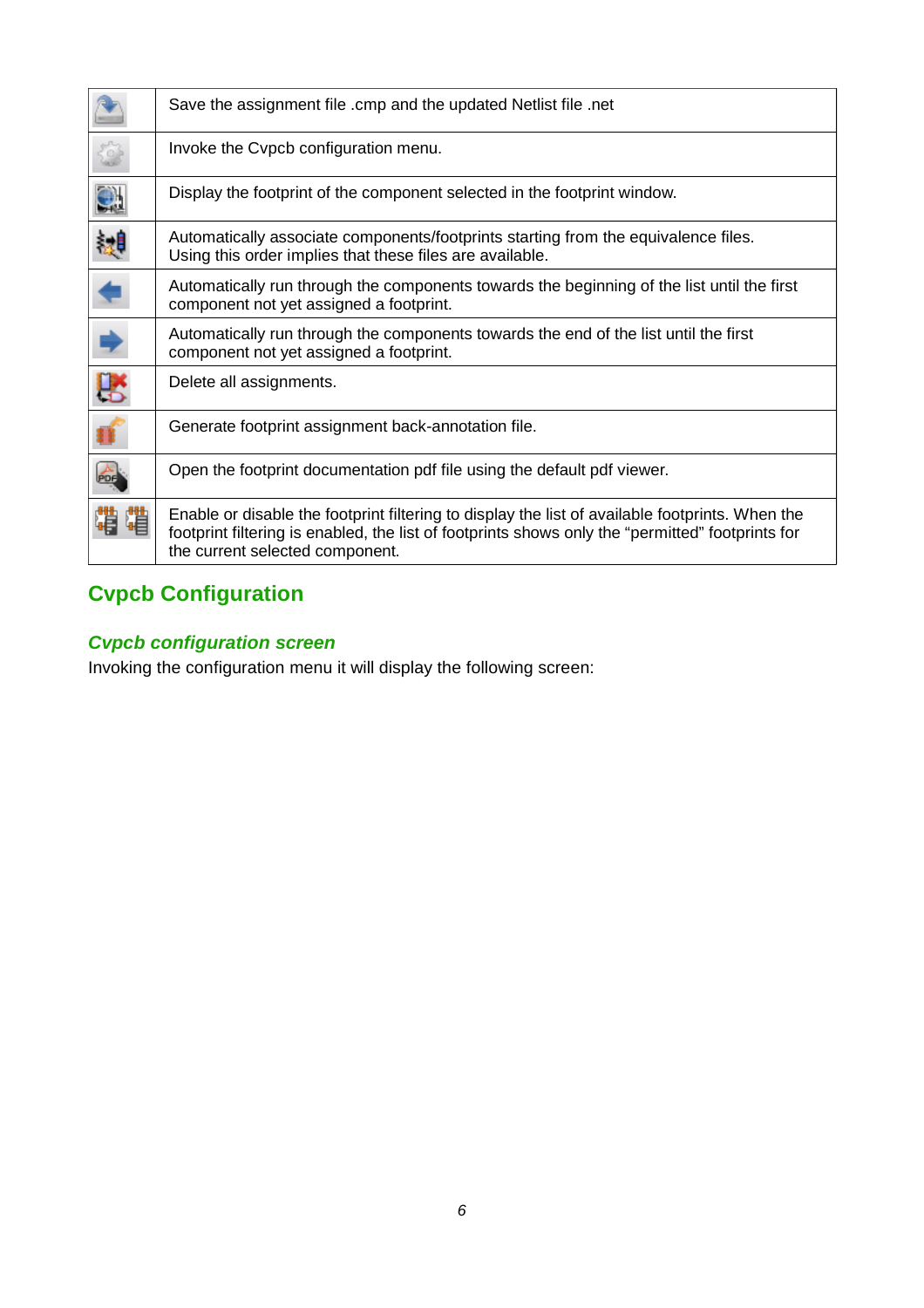| Project file: F:Wicad\share\demos\interf_u\interf_u.pro                                                                 |                                   |
|-------------------------------------------------------------------------------------------------------------------------|-----------------------------------|
| Footprint library files                                                                                                 |                                   |
| connect<br>dip_sockets<br>sockets<br>discret<br>pin_array<br>divers<br>liheme                                           | ۸<br>Add<br>E<br>Insert<br>Remove |
| Footprint alias files                                                                                                   |                                   |
| devcms                                                                                                                  | Add<br>Insert<br>Remove           |
| Footprint documentation file                                                                                            |                                   |
| footprints_doc/footprints.pdf                                                                                           | <b>Browse</b>                     |
| User defined search paths                                                                                               |                                   |
| F:\kicad\share\modules                                                                                                  | Add<br>Insert<br>Remove           |
| Current search path list                                                                                                |                                   |
| F:\kicad\share\demos\interf_u<br>F:\kicad\share\modules<br>F:\kicad\share\modules\packages3d<br>F:\kicad\share\template |                                   |
|                                                                                                                         | Cancel<br>OK                      |

#### <span id="page-6-0"></span>*Footprint library selection*

| Footprint library files |   |        |
|-------------------------|---|--------|
| connect                 |   |        |
| dip_sockets             |   | Add    |
| sockets                 | E |        |
| discret                 |   | Insert |
| pin_array               |   | Remove |
| divers                  | v |        |
| liheme                  |   |        |

To select a file with the mouse:

- **Del:** removes this name from the list.
- **Add:** adds a new name to the end of the list.
- **Ins:** adds a new name to the list, before the selected name.

*Note:* Any modification of this list also affects Pcbnew.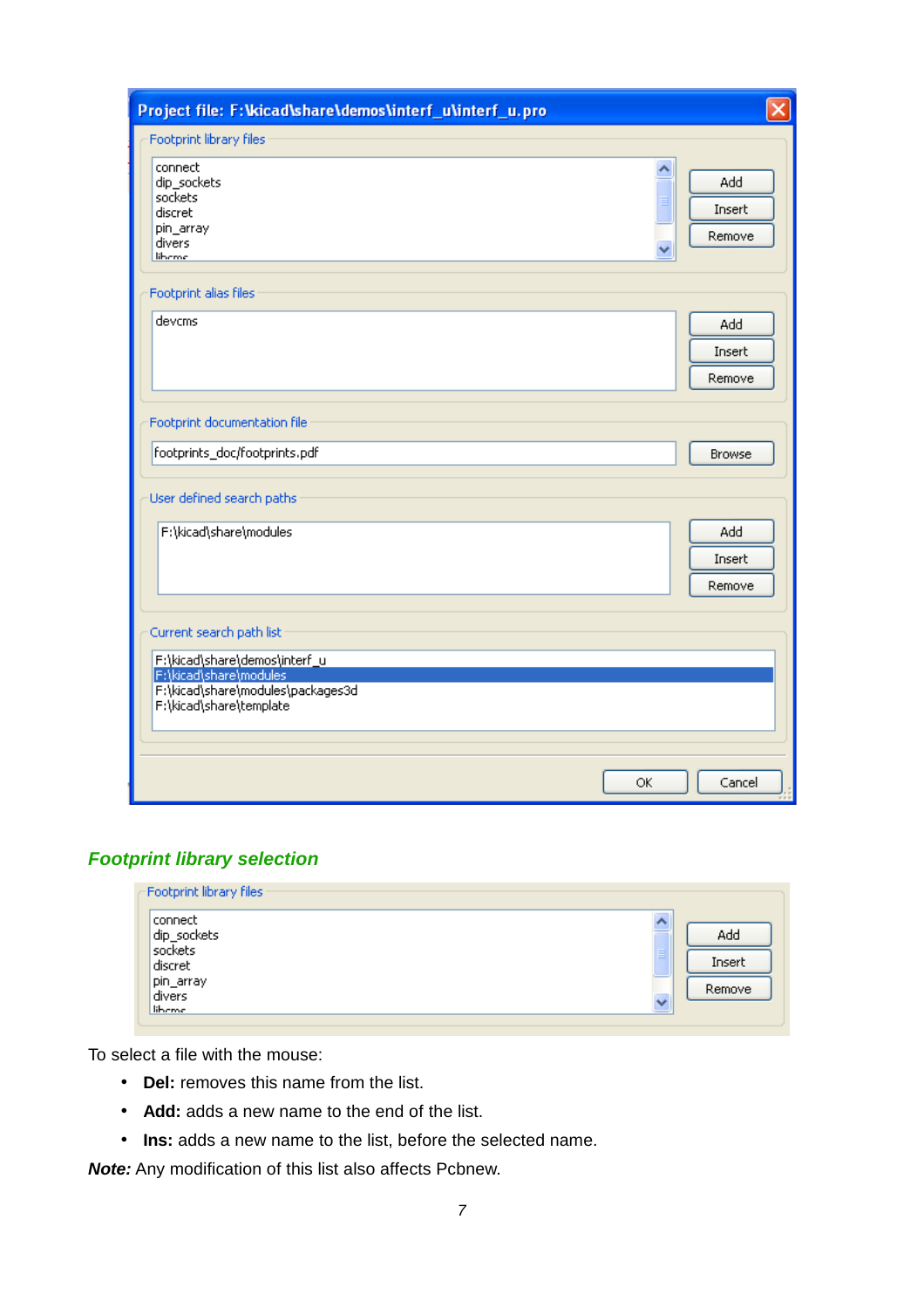#### <span id="page-7-3"></span>*Selecting equivalence files*

| devcms<br>Add | Footprint alias files |        |
|---------------|-----------------------|--------|
|               |                       |        |
|               |                       | Insert |
|               |                       | Remove |

To select with the mouse a file name.

- **Del:** removes this name of the list.
- **Add:** adds a new name to the list, to the end of the list.
- **Ins:** adds a new name to the list, before the selected name

### <span id="page-7-2"></span>**Selecting default library path.**

Default library paths are displayed by Cvpcb.

Cvpcb uses these paths to find the footprints libraries ( .mod files) and the equivalence files (.equ files).

#### <span id="page-7-1"></span>*Search paths*

Cvpcb uses 2 types of paths:

- Paths automatically set by Cvpcb.
- Path added by users.

| User defined search paths                                                                                                                           |        |
|-----------------------------------------------------------------------------------------------------------------------------------------------------|--------|
| F:\kicad\share\modules                                                                                                                              | Add    |
|                                                                                                                                                     | Insert |
|                                                                                                                                                     | Remove |
| Current search path list<br>F:\kicad\share\demos\interf_u<br>F:\kicad\share\modules<br>F:\kicad\share\modules\packages3d<br>F:\kicad\share\template |        |

#### <span id="page-7-0"></span>*Path added by users*

| User defined search paths: |        |
|----------------------------|--------|
| F:\kicad\share\modules     | Add    |
|                            | Insert |
|                            | Remove |
|                            |        |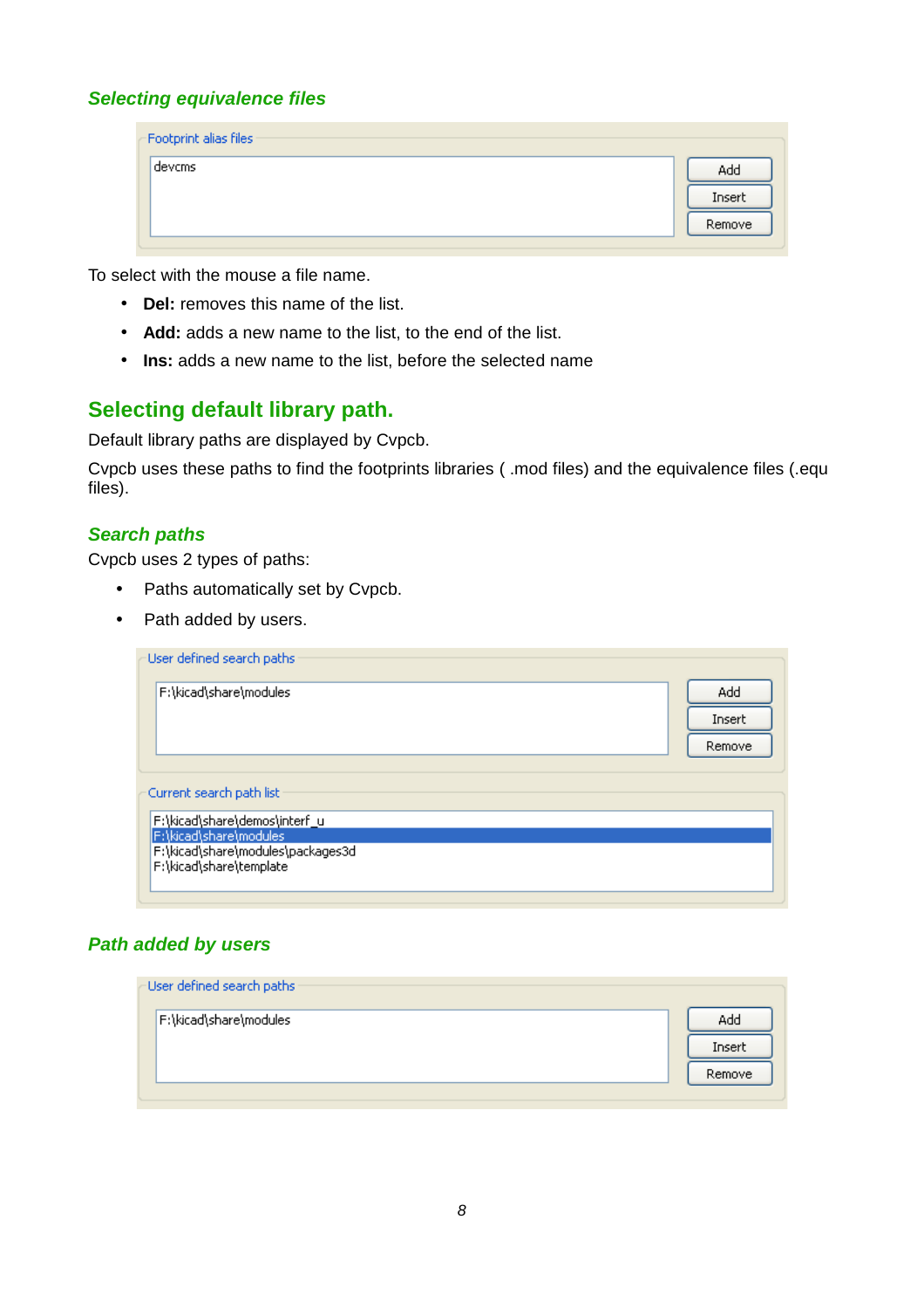#### <span id="page-8-1"></span>*Paths automatically set by Cvpcb*

They partially depend on the D.O.S.

There is always the working directory.

Then:

- *kicad/share/modules*.
- *kicad/share/modules/packages3d (for 3D shapes files format VRML created par Wings3D)*.
- *kicad/share/template*.

The root path in which kicad is

• The path where kicad binary is found (.../kicad/bin).

If not found:

Under Windows:

- c:\kicad
- d:\kicad

Under Linux:

- /usr/local/kicad
- /usr/share/kicad

### <span id="page-8-0"></span>**View the current footprint**

The View command allows you to display the current footprint, i.e. the one that appears highlighted on the central line of the footprint window.

The various footprints can be displayed by clicking on the desired footprint (in the list of the footprints), as long as this window is in displayed.

You can also display the 3D view, if it has been created and assigned to the footprint.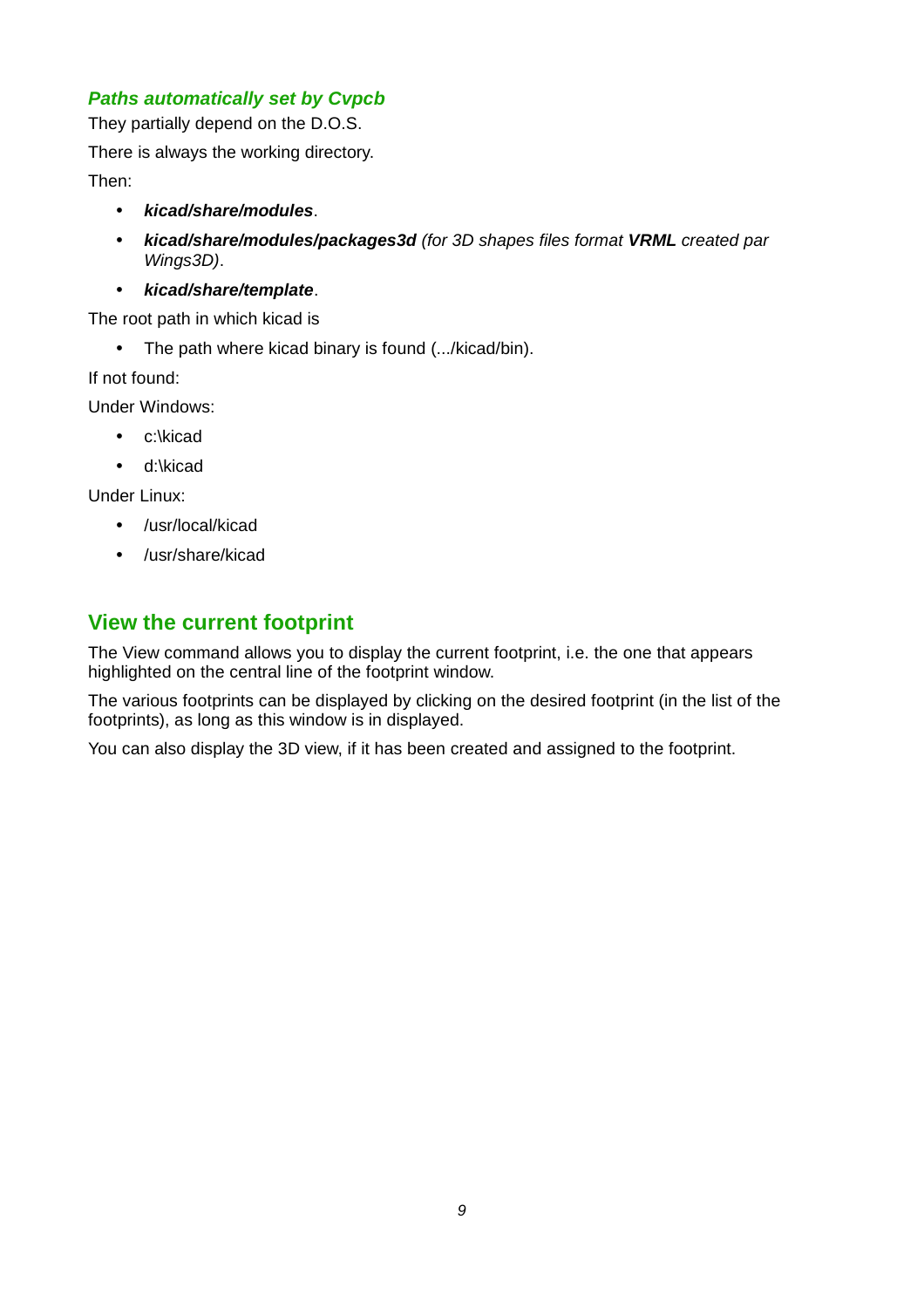| Module: DIP-14_300_ELL                                                                         |          |                   |                                    |                  |            |                                    |               |        |                |                            | 11 0<br>н                   |             |
|------------------------------------------------------------------------------------------------|----------|-------------------|------------------------------------|------------------|------------|------------------------------------|---------------|--------|----------------|----------------------------|-----------------------------|-------------|
| $^\circledR$                                                                                   | $\Theta$ | $\mathbf{\Omega}$ | $R$ $3D$                           |                  |            |                                    |               |        |                |                            |                             |             |
|                                                                                                |          |                   |                                    |                  |            |                                    |               |        |                |                            |                             |             |
| 饺                                                                                              |          |                   |                                    |                  |            |                                    |               |        |                |                            |                             |             |
| $\overset{\text{In}}{\longleftrightarrow}$<br>$\overset{\textnormal{mm}}{\longleftrightarrow}$ |          |                   |                                    |                  |            |                                    |               |        |                | œ                          |                             |             |
| 卞                                                                                              |          |                   |                                    |                  |            |                                    |               |        |                |                            |                             |             |
| O <sub>®</sub>                                                                                 |          |                   |                                    |                  |            |                                    |               |        |                |                            |                             |             |
| T<br>Ũ                                                                                         |          |                   |                                    |                  |            |                                    |               |        |                |                            |                             |             |
|                                                                                                |          |                   | G.                                 | м                |            | ×                                  | Ю             |        | œ              |                            |                             |             |
|                                                                                                |          |                   |                                    |                  |            |                                    |               |        |                |                            |                             |             |
|                                                                                                |          |                   |                                    |                  |            |                                    |               |        |                |                            |                             | $\ddotmark$ |
| $\overline{\left( \cdot \right)}$                                                              |          |                   |                                    |                  |            | $\parallel$ IIII                   |               |        |                |                            |                             | ×           |
| $U^{***}$<br>DIP-14_300_ELL                                                                    |          |                   | Dernier Changement<br>Jan 25, 1970 | Couche<br>Dessus | Pads<br>14 | Stat<br>$\mathcal{L}(\mathcal{C})$ | Orient<br>0,0 | Module | DIP-14_300_ELL | Forme 3D<br>dil/dil_14.wrl | Doc: 14 pins D<br>KeyW: DIL |             |
| Lib: F:\kica 2 15                                                                              |          |                   | X 0,0000 Y 0,0000                  |                  |            | dx 0,0000 dy 0,0000                |               |        | Pouces         |                            |                             |             |

### <span id="page-9-1"></span>*Additional information*

The coordinates of the cursor are displayed at the bottom of the screen:

Absolute coordinates (X nnnn Y nnnn) and relative coordinates (dx nnnn dy nnnn)

The relative coordinates are set to zero by the space bar.

#### <span id="page-9-0"></span>*Keyboard commands*

| F <sub>1</sub>          | Zoom In                     |  |
|-------------------------|-----------------------------|--|
| F <sub>2</sub>          | Zoom Out                    |  |
| F <sub>3</sub>          | <b>Refresh Display</b>      |  |
| <space bar="">:</space> | Zero relative co-ordinates. |  |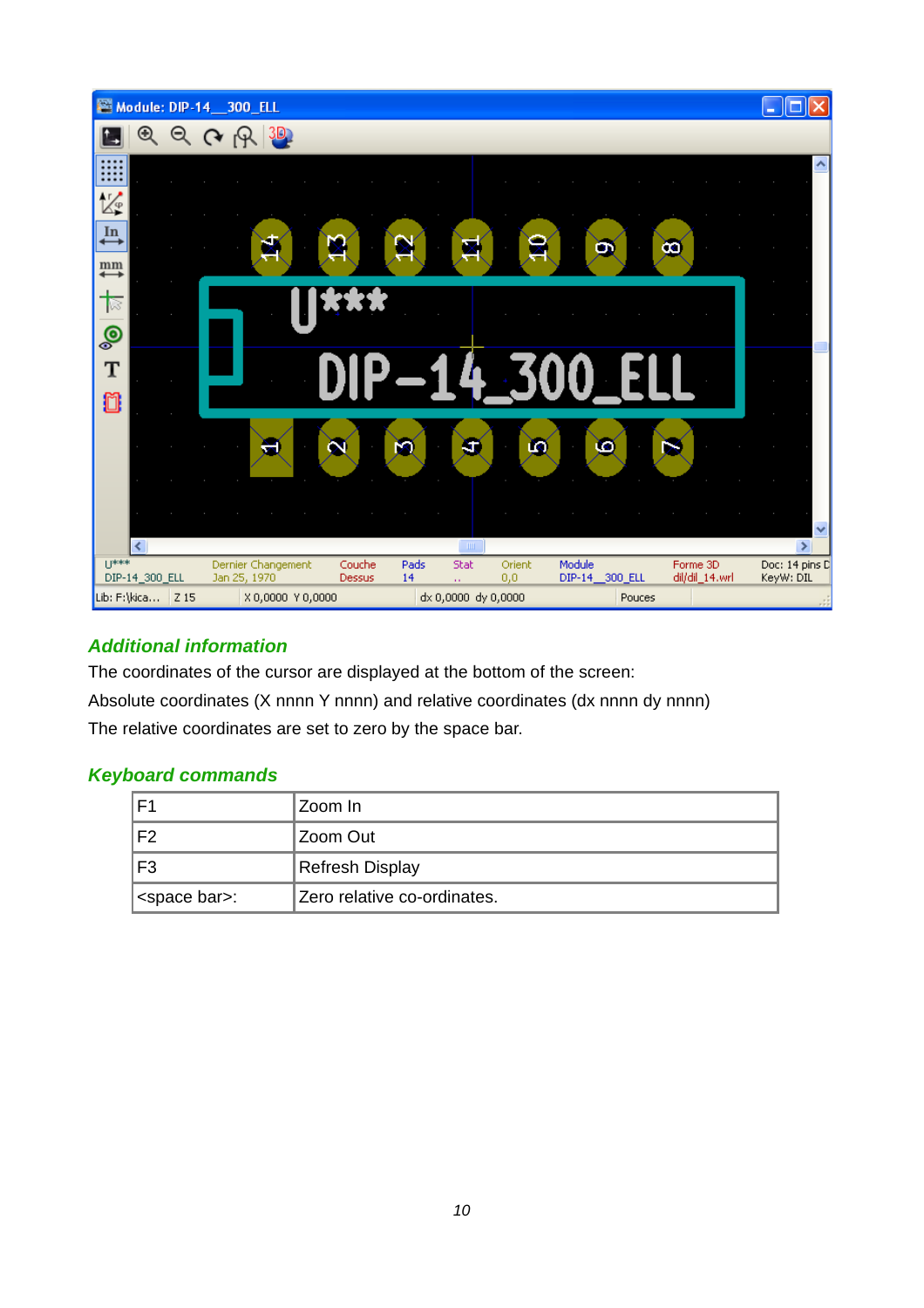#### <span id="page-10-2"></span>*Right-click menu*



Displayed by right-clicking the mouse:

| Zoom Selection (Select Zoom) | Direct selection of the display zoom. |
|------------------------------|---------------------------------------|
| Grid Selection (Grid Select) | Direct selection of the grid.         |

#### <span id="page-10-1"></span>*Toolbar*



|                           | Display options   |
|---------------------------|-------------------|
| <b>C</b><br>$\Theta$<br>Ψ | Zoom levels       |
|                           | Display 3D object |

#### <span id="page-10-0"></span>*3D Display*

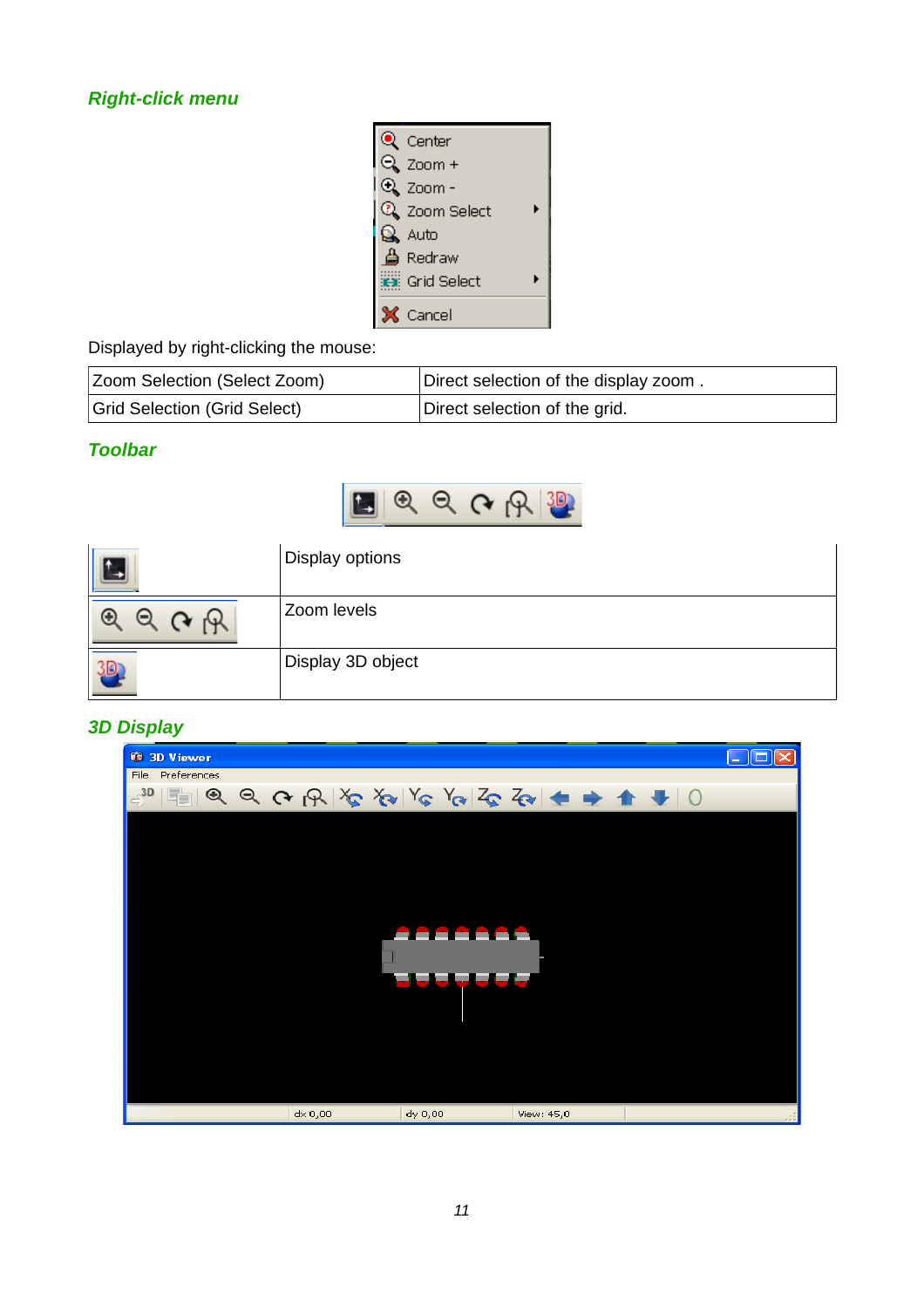## <span id="page-11-4"></span>**5 - Associating components with footprints**

#### <span id="page-11-3"></span>**How it works**

In the footprint window double-click on the name of the desired footprint (this name will be highlighted). To assign it to the component whose name is highlighted on the central line of the component window.

The next component in the list is selected:

- Automatically after an assignment.
- Manually using the mouse or cursor keys.

#### <span id="page-11-2"></span>**Assignment**

Double-click the left mouse button on the desired footprint.

#### <span id="page-11-1"></span>**Changing an existing assignment**

This is done like a new assignment:

Double-click the left mouse button on the new desired footprint.

### <span id="page-11-0"></span>**Filtering the footprint list**

If the selected component is highlighted when the filter option is enabled, the displayed footprint list in Cvpcb is filtered accordingly.

Without filtering:

|                       |                                                   | CvPcb (2011-09-23 BZR 3145)-testing F: Vsicad share \demos \interf_u\interf_u.net |                            |  |  |  |  |  |
|-----------------------|---------------------------------------------------|-----------------------------------------------------------------------------------|----------------------------|--|--|--|--|--|
| File Preferences Help |                                                   |                                                                                   |                            |  |  |  |  |  |
|                       |                                                   | ◆ → 长 ■                                                                           |                            |  |  |  |  |  |
| ı                     | $BUS1 -$                                          | BUSPC : BUS PC                                                                    | 1 lpin                     |  |  |  |  |  |
| z                     | $CL -$                                            | 47uF : CP6                                                                        | 2 lpin                     |  |  |  |  |  |
| з                     | $C2 -$                                            | $47pF$ : $C1$                                                                     | 3 2PIN 6mm                 |  |  |  |  |  |
| 4                     | $C3 -$                                            | $47pF$ : $C1$                                                                     | 4 3M-N7E50                 |  |  |  |  |  |
| 5                     | $C4 -$                                            | $47uF$ : CP6                                                                      | 5 SPIN 6mm                 |  |  |  |  |  |
| 6                     | $CS =$                                            | 47uF : CP6                                                                        | 6 8DIPCMS                  |  |  |  |  |  |
| 7                     | $C6 -$                                            | 47uF : CP6                                                                        | 7 20TEX-ELL300             |  |  |  |  |  |
| 8                     | $DI -$                                            | LED : LEDV                                                                        | 8 20TEX300                 |  |  |  |  |  |
| э                     | $D2 -$                                            | LED : LEDV                                                                        | 9 24tex300                 |  |  |  |  |  |
| 10                    | $GL -$                                            | LOGO:LOGO                                                                         | 10 24TEXT-E11300           |  |  |  |  |  |
| 11                    | $JPI -$                                           | CONN 8X2 : pin array 8x2                                                          | 11 28TEX-E11600            |  |  |  |  |  |
| 12                    | $PL -$                                            | DB25FEMELLE : DB25FC                                                              | 12 28tex600                |  |  |  |  |  |
| 13                    | $R1 -$                                            | 100K : R3                                                                         | 13 40tex-E11600            |  |  |  |  |  |
| 14                    | $R2 -$                                            | 1K : R3                                                                           | 14 40tex600                |  |  |  |  |  |
| 15                    | $R3 -$                                            | 10K : R3                                                                          | 15 80188                   |  |  |  |  |  |
| 16                    | $R4 -$                                            | 330 : R3                                                                          | 16 ADSP2100                |  |  |  |  |  |
| 17                    | $RS =$                                            | 330 : R3                                                                          | 17 AFF_2x7SEG-DIGIT_10mm   |  |  |  |  |  |
| 18                    | $RR1 -$                                           | 9x1K : r pack9                                                                    | 18 AK300-2                 |  |  |  |  |  |
| 19                    | $UL -$                                            | 74LS245 : DIP-20 300                                                              | 19 BGA48                   |  |  |  |  |  |
| 20                    | $U2 -$                                            | 74LS688 : DIP-20 300                                                              | 20 BGA64-0.8mm             |  |  |  |  |  |
| 21                    | $\mathbf{U}3 -$                                   | 74LS541 : DIP-20 300                                                              | 21 BGA90-0.8               |  |  |  |  |  |
| 22                    | $US -$                                            | 628128 : DIP-32 600                                                               | 22 BGA121_1mm              |  |  |  |  |  |
| 23                    | $US -$                                            | EP600 : DIP-24 300                                                                | 23 BGA144 1mm              |  |  |  |  |  |
| 24                    | $U9 -$<br>$X1 -$                                  | 4003APG120 : PGA120                                                               | 24 BGA256                  |  |  |  |  |  |
| 25                    |                                                   | SMHz: HC-18UH                                                                     | 25 BGA352<br>26 BGA400 1mm |  |  |  |  |  |
|                       |                                                   |                                                                                   | 27 DEMAOA 1mm              |  |  |  |  |  |
|                       |                                                   |                                                                                   | Ш                          |  |  |  |  |  |
|                       | Components: 25 (free: 0)<br>Footprints (All): 456 |                                                                                   |                            |  |  |  |  |  |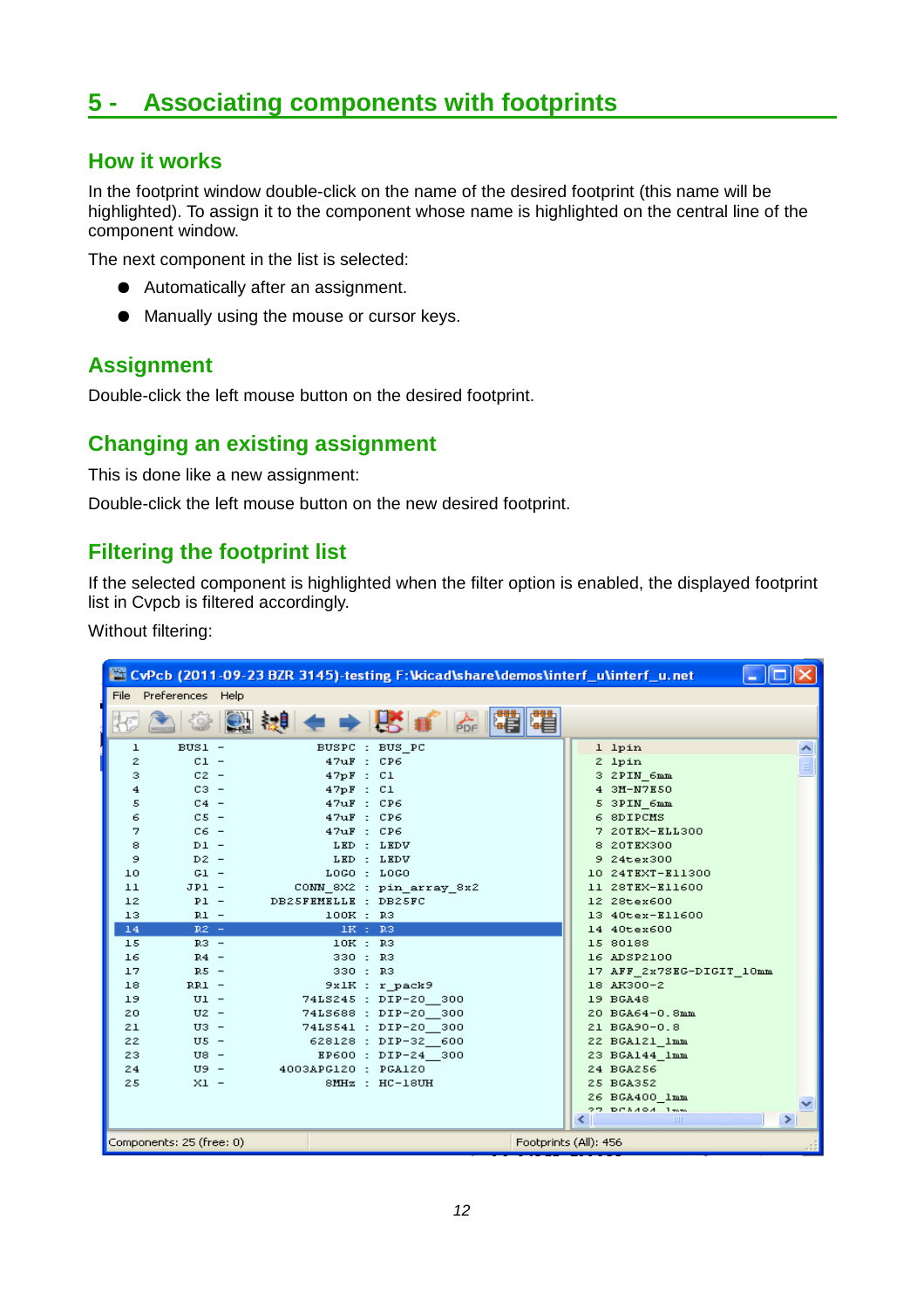#### With filtering:

|                                                       |                   |  |                      |                                        |   | CvPcb (2011-09-23 BZR 3145)-testing F: Wicad share \demos \interf_u\interf_u.net |  |
|-------------------------------------------------------|-------------------|--|----------------------|----------------------------------------|---|----------------------------------------------------------------------------------|--|
| File                                                  | Preferences Help  |  |                      |                                        |   |                                                                                  |  |
|                                                       |                   |  |                      | $\leftrightarrow$ $\mathbb{R}$ if or   | 曊 |                                                                                  |  |
| ı                                                     | $BUS1 -$          |  | BUSPC : BUS PC       |                                        |   | 1 R1                                                                             |  |
| 2                                                     | $CL -$            |  | 47uF : CPG           |                                        |   | 2 R3                                                                             |  |
| з                                                     | $C2 -$            |  | 47pF : C1            |                                        |   | $3 R3 - 5$                                                                       |  |
| 4                                                     | $C3 -$            |  | $47pF$ : $C1$        |                                        |   | 4 R3-LARGE PADS                                                                  |  |
| 5                                                     | $C4 -$            |  | $47uF$ : CP6         |                                        |   | 5 R4                                                                             |  |
| 6                                                     | $CS -$            |  | 47uF : CP6           |                                        |   | $6 R4 - 5$                                                                       |  |
| 7                                                     | $C6 -$            |  | 47uF : CP6           |                                        |   | 7 R4-LARGE PADS                                                                  |  |
| 8                                                     | $DI -$            |  | LED : LEDV           |                                        |   | R <sub>5</sub><br>8                                                              |  |
| 9                                                     | $D2 -$            |  | LED : LEDV           |                                        |   | 9 R6                                                                             |  |
| 10                                                    | $GL -$            |  | L0G0 : L0G0          |                                        |   | 10 R7                                                                            |  |
| 11                                                    | $JPL -$           |  |                      | CONN 8X2 : pin array 8x2               |   | 11 SM0603                                                                        |  |
| 12                                                    | $PL -$            |  | DB25FEMELLE : DB25FC |                                        |   | 12 SM0805                                                                        |  |
| 13                                                    | $R1 -$            |  | 100K : R3            |                                        |   | 13 SM1206                                                                        |  |
| 14                                                    | $R2 -$            |  | $1K$ : R3            |                                        |   |                                                                                  |  |
| 15                                                    | $R3 -$            |  | 10K : R3             |                                        |   |                                                                                  |  |
| 16                                                    | $R4 -$            |  | 330 : R3             |                                        |   |                                                                                  |  |
| 17<br>18                                              | $RS =$            |  | 330 : R3             |                                        |   |                                                                                  |  |
| 19                                                    | $RRL -$<br>$UL -$ |  |                      | 9x1K : r pack9<br>74LS245 : DIP-20 300 |   |                                                                                  |  |
| 20                                                    | $U2 -$            |  |                      | 74LS688 : DIP-20 300                   |   |                                                                                  |  |
| 21                                                    | $U3 -$            |  |                      | 74LS541 : DIP-20 300                   |   |                                                                                  |  |
| 22                                                    | $US -$            |  |                      | 628128 : DIP-32 600                    |   |                                                                                  |  |
| 23                                                    | $US -$            |  |                      | EP600 : DIP-24 300                     |   |                                                                                  |  |
| 24                                                    | $U9 -$            |  | 4003APG120 : PGA120  |                                        |   |                                                                                  |  |
| 25                                                    | $X1 -$            |  |                      | $8MHz$ : $HC-18UH$                     |   |                                                                                  |  |
|                                                       |                   |  |                      |                                        |   |                                                                                  |  |
| Footprints (filtered): 13<br>Components: 25 (free: 0) |                   |  |                      |                                        |   |                                                                                  |  |
| Lliedau Esselsanea, tha allawad fastwick list u       |                   |  |                      |                                        |   |                                                                                  |  |

Under Eeschema, the allowed footprint list was: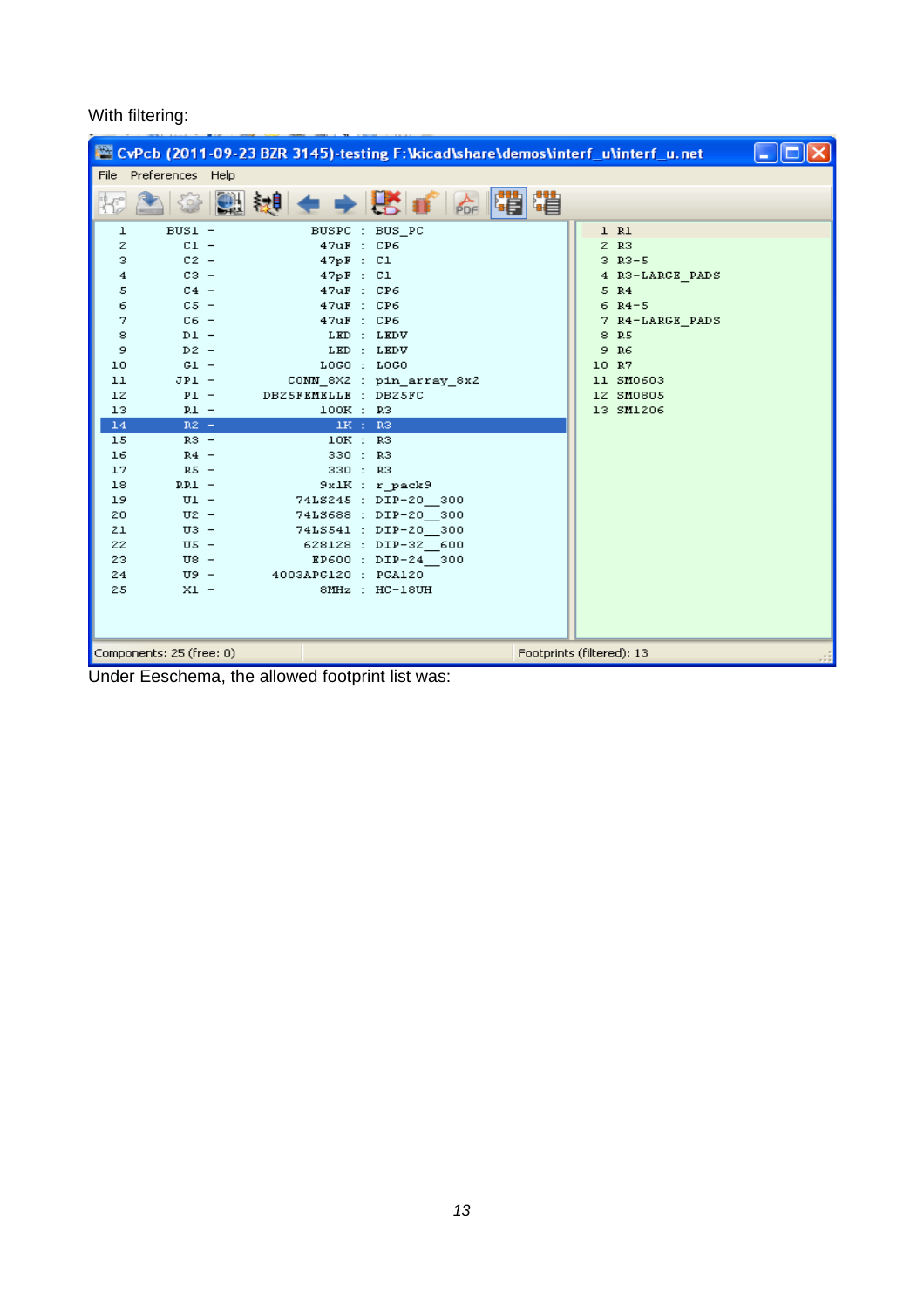| Propriétés pour R                                                                              |  |  |  |  |  |  |  |  |
|------------------------------------------------------------------------------------------------|--|--|--|--|--|--|--|--|
| Filtrage Modules<br>Alias<br>Champs<br>Options Doc                                             |  |  |  |  |  |  |  |  |
| Modules<br>$R$ ?<br>SM0603<br>SM0805<br>Ajouter<br>Supprimer<br>Tout Supprimer<br>$\checkmark$ |  |  |  |  |  |  |  |  |
| Annuler<br>OK                                                                                  |  |  |  |  |  |  |  |  |

The icons  $\overline{B}$   $\overline{B}$   $\overline{B}$  enable and disable the filtering feature. When the filtering is not enabled, the full footprint list is shown.

## <span id="page-13-2"></span>**6 - Automatic associations**

## <span id="page-13-1"></span>**Equivalence files**

These files allow the automatic assignment. They provide the name of the corresponding footprint according to the name (value) of the component. These files have the standard extension .equ

By selecting suitable files for a given, project, it is easy to use different technologies (like smd, dip packages or other criterias)

Refer to the section "Selecting the equivalence files" for more information.

## <span id="page-13-0"></span>**File format**

They consist of a line for each component. Each line has the following structure:

'component value' 'footprint name'

Each name being framed by the letter '**,** the 2 names being separated by one or more spaces.

*Example:*

If the U3 component is circuit 14011 and its footprint is 14DIP300, the line is:

'14011' '14DIP300'

A line starting by **#** is a comment.

Here you can see an example: